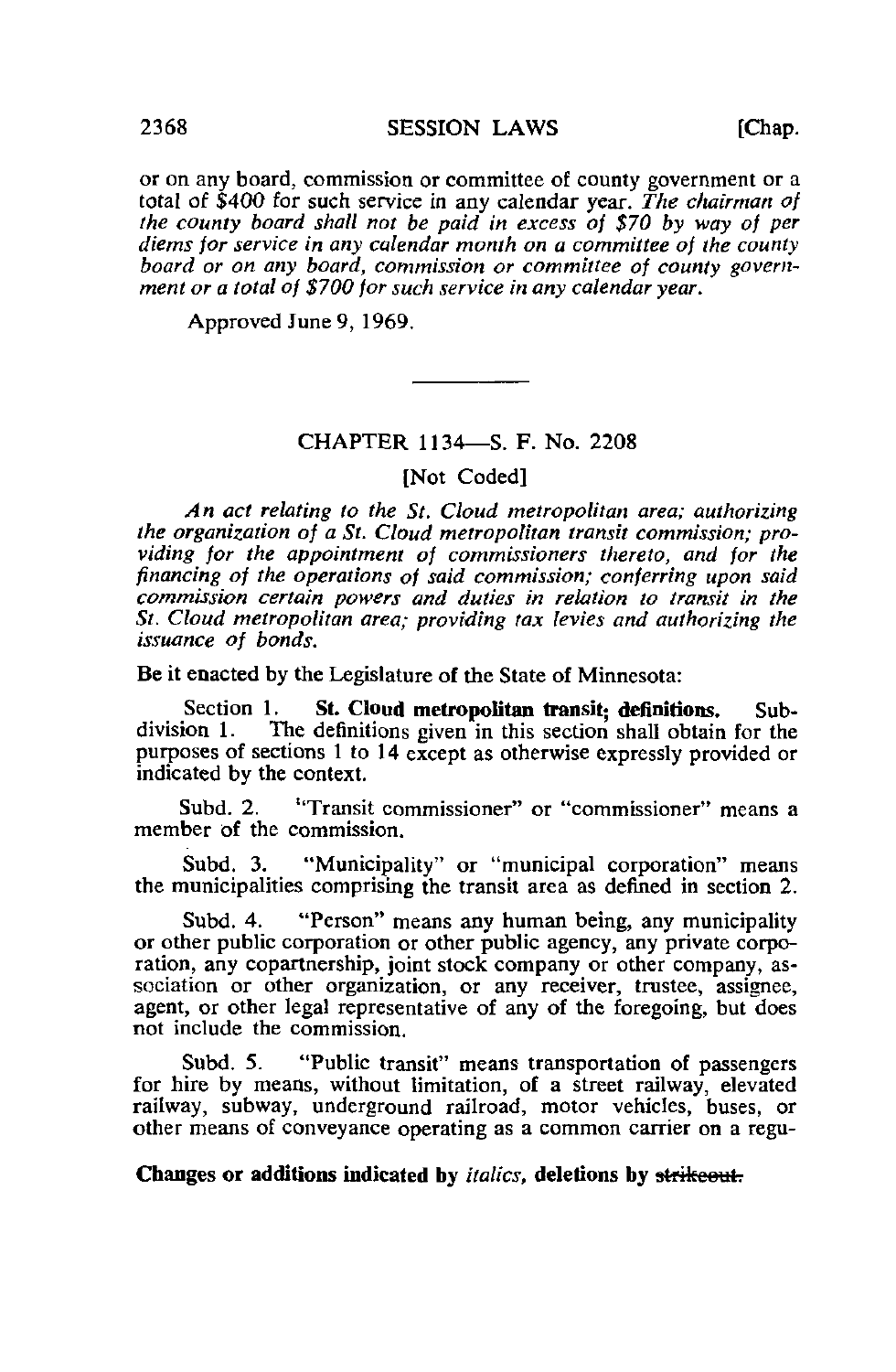lar route or routes, or any combination thereof; provided, however, that "public transit" shall not include a common carrier railroad or common carrier railroads.

Subd. 6. "Public transit system" means, without limitation, a combination of property, structures, improvements, equipment, plants, parking or other facilities, and rights, or any thereof, used or useful for the purposes of public transit.

Subd. 7. "Mass transit system" means a public transit system the primary function of which is to provide rapid public transit for large numbers of passengers.

Subd. 8. "Operator" means any person engaged or seeking to engage in the business of providing public transit, but does not include persons engaged primarily in the transportation of children to or from school, in operating taxicabs, in operating buses, limousines, or other means for the transportation of passengers between a common carrier terminal station and a hotel or motel, in operating a common carrier railroad or common carrier railroads, or a person furnishing transportation solely for his or its employees or customers.

Sec. 2. Subdivision 1. **Creation; transit area; members.**<br>e is hereby created a St. Cloud metropolitan transit There is hereby created a St. commission, hereinafter referred to as "the commission". The St. Cloud transit area is composed of the city of St. Cloud, the village of Waite Park, the village of Sauk Rapids, which together may hereinafter be referred to as "the transit area". Each of such cities, villages, or townships are entitled to appoint, by resolution of the governing body of such muncipality, one representative member to the commission, except that the city of St. Cloud shall appoint two members. Each representative member shall be entitled to one vote. Each representative member shall be a commissioner. The commission may, by agreement authorized by a majority of the members present at a meeting duly convened, include new municipalities in the transit area or, provided, that each new inclusion of a municipality shall entitle such municipality to one representative member on the commission.

Subd. 2. Terms of transit commissioners. The terms of the first transit commissioners shall expire on July 1 in the respective calendar years following 1969 as follows: one commissioner representing the city of St. Cloud in the first calendar year; one commissioner representing the village of Waite Park in the second calendar year; one commissioner representing the village of Sauk Rapids, and one commissioner representing the city of St. Cloud in the third calendar year. In the event that the membership of the commission is increased by the inclusion of additional municipalities as provided in subdivi-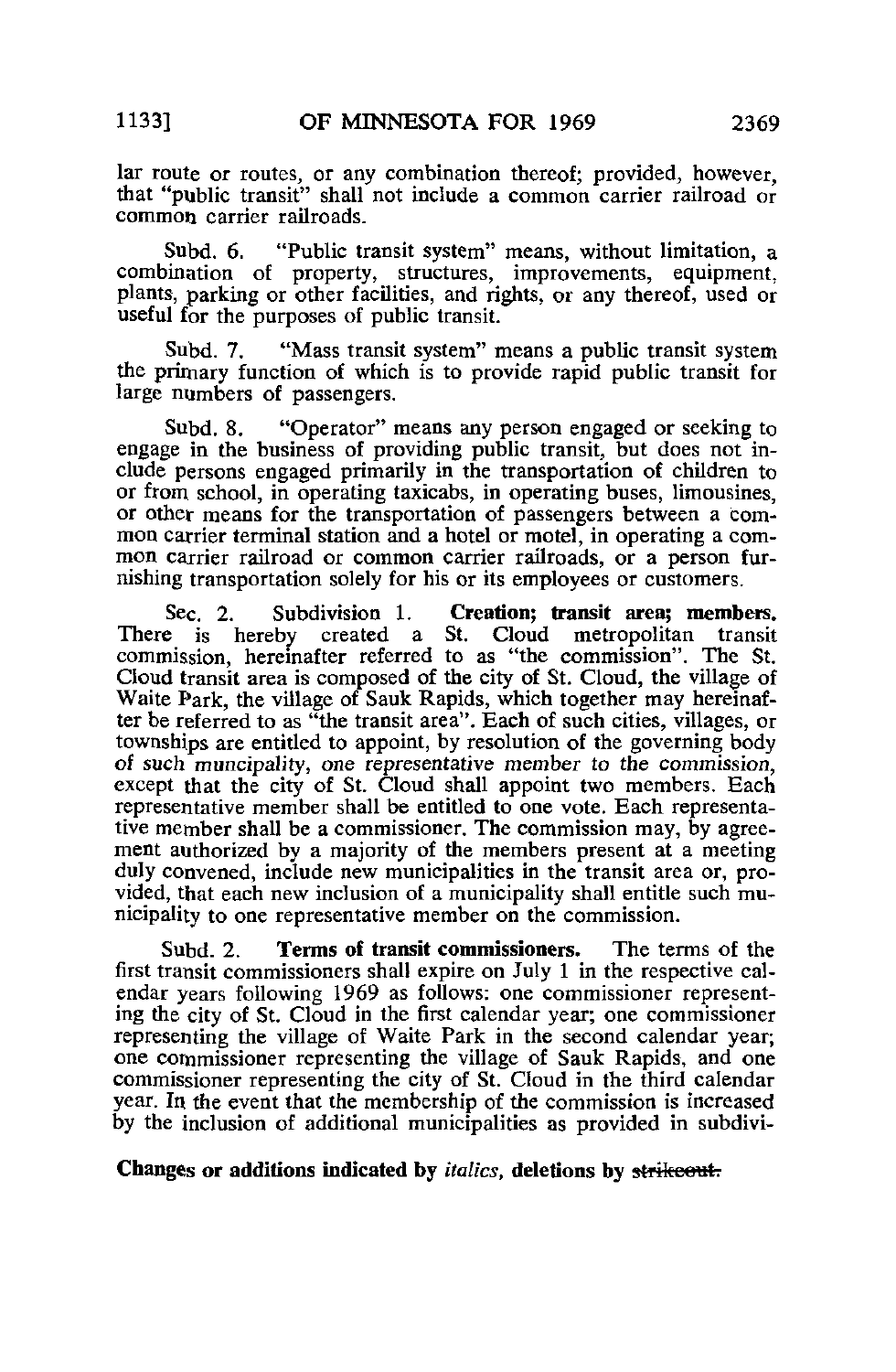sion 1, the intial terms of the new members shall be resolved by a rule of the commission. Succeeding terms of all commissioners shall be three years. Each member shall serve until his successor has been selected and has qualified unless his tenure is terminated by resignation, removal, death, or otherwise as provided by law.

Subd. 3. Vacancies. Any vacancy in a commission membership, except a vacancy occurring by reason of the withdrawal of a municipality, shall be filled for the unexpired term in like manner as provided for selection of the regular incumbent. Any vacancy occurring by reason of the withdrawal of a municipality shall not be filled.

Subd. 4. Commissioners; time limits for selection; alternative appointment by governor. The first commissioners shall be se-The first commissioners shall be selected as hereinbefore provided within 60 days after July 1, 1969. A successor to each commissioner shall be so selected at any time within 60 days before the expiration of his term. A selection to fill a vacancy shall be made within 60 days after the occurrence of the vacancy.

Subd. 5. **Commissioners; certificates of selection; oath of office.** A certificate of the selection of every commissioner, stating A certificate of the selection of every commissioner, stating the term for which he was selected, shall be made by the selecting municipality or its presiding and recording officers, with approval appended by other authority, if required, and filed with the secretary of state. Counterparts thereof shall be furnished to the commissioner and the secretary of the commission.

Subd. 6. **Commissioners, officers, and employees; conflicting in-**<br>terests prohibited. No commissioner and no officer or employee of No commissioner and no officer or employee of the commission having administrative or policy making authority shall:

(a) have any private financial interest, directly or indirectly, in any contract, work, or business of the commission or any public transit system subject to regulation by the commission;

(b) be in the employ of or hold any stock, bond, investment, or other financial interest in or private business relationship to any operator of a public transit system in the transit area.

Any violation of the provisions of this subdivision shall be a gross misdemeanor, and upon conviction thereof the defendant shall be deemed to be automatically removed from his position upon or under the commission forthwith, and shall be disqualified from holding such position.

Sec. 3. Commission; general provisions for organization and operation. Subdivision 1. Organization; officers; meetings; Subdivision 1.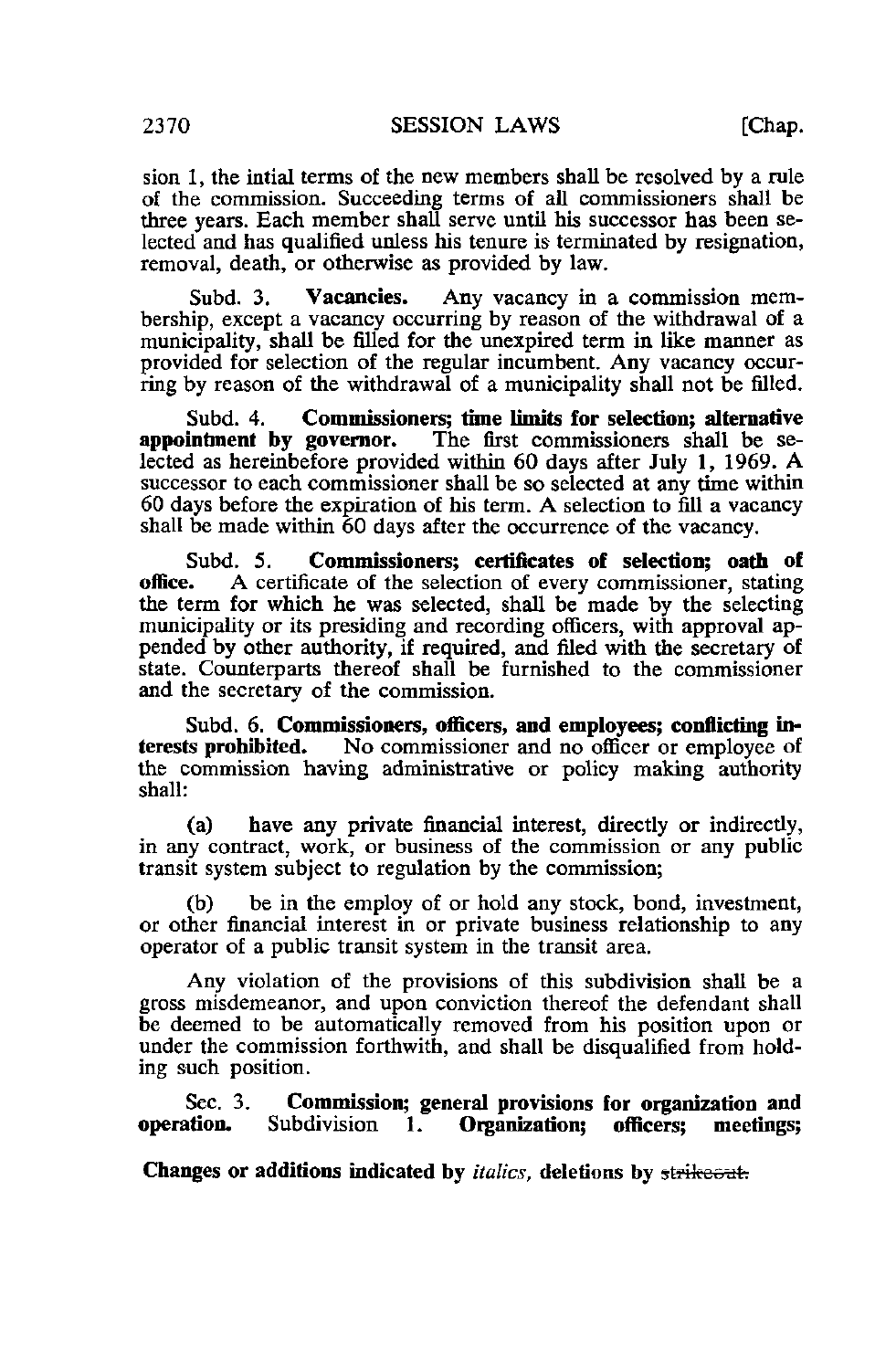seal. Within 90 days after July 1, 1969, or as soon as practicable after the selection and qualification of a majority of the first members of the commission, they shall meet to organize the commission at the call of a majority of the members, upon seven days notice by registered mail to all those who have qualified, at a time and place within the area designated in the notice. A majority of the commissioners appointed shall constitute a quorum at that meeting and all other meetings of the commission. At that meeting the commission shall elect a chairman from its membership, a vice chairman, a secretary, and a treasurer, which latter two officers shall serve at the pleasure of the commission, to serve until the regular monthly meeting of the commission to be held in the month of July next following or until their successors are elected and have qualified. At that regular monthly meeting and at the regular meeting held in the month of July in alternate years thereafter the commission shall elect successors to those officers to serve for two years or until their successors are elected and have qualified. The commission shall hold a regular meeting at least once in each month at a time and place within the area designated by the commission. Special meetings may be held as directed by the commission or at the call of the chairman or any two commissioners upon at least seven days notice by mail to all commissioners. All meetings of the commission shall be open to the public. Any authorized action may be taken by the commission upon the vote of a majority of those members present at any meeting lawfully convened. The commission may adopt a seal, which shall be officially and judicially noticed, to authenticate instruments executed by its authority, but omission of the seal shall not affect the validity of any instrument. The chairman, vice chairman, and secretary shall have the powers and duties usually incident to their respective offices and such others as may be prescribed for or delegated to them by the commission or as may be otherwise provided by law.

Subd. 2. Commission; rules and regulations. The commission may prescribe and promulgate rules and regulations as it deems necessary or expedient in furtherance of the purposes of sections 1 to 1 4 upon like procedure and with like force and effect as provided for state agencies by Minnesota Statutes, Sections 15.0411 to 15.0422, and acts amendatory thereof and supplementary thereto.

Subd 3. Commission; state treasurer to be treasurer; fiscal year. The treasurer shall receive, hold, disburse, invest, and otherwise dispose of all moneys of the commission as provided by law. Except as otherwise expressly provided, he shall disburse moneys of the commission only as directed by the commission or by any of its officers- thereto authorized by the commission. The fiscal year of the commission shall be from July 1 to June 30.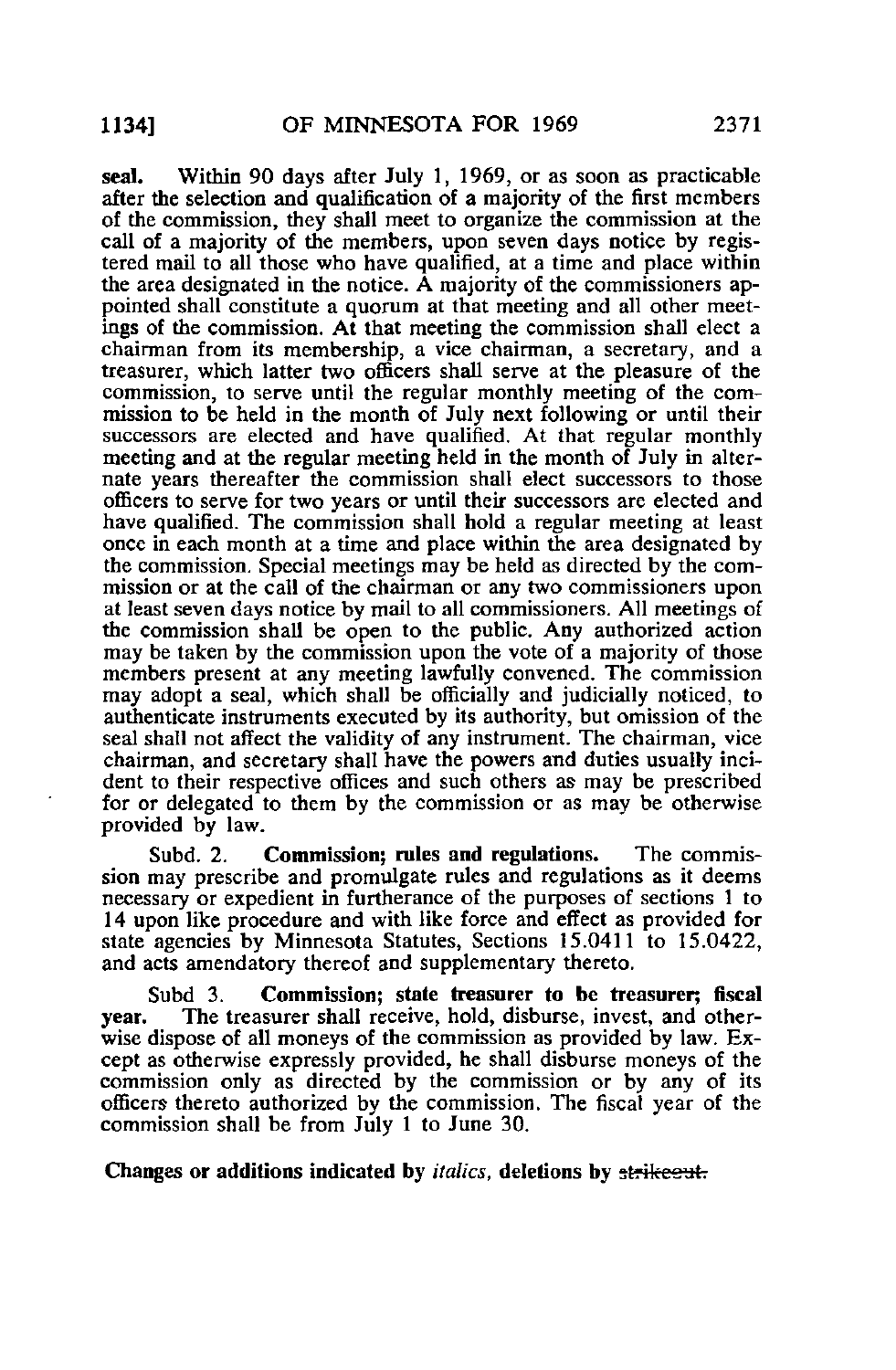Subd. 4, Commissioners; compensation and expenses. A commissioner shall receive no compensation for his services except as hereinafter provided, but shall be reimbursed for actual and necessary expenses incurred in the performance of his duties. Each commissioner shall be paid such sum as the commission may determine, not exceeding \$35 for each day or part thereof spent in attending meetings of the commission; provided, that no commissioner shall receive more than \$2,500 for such attendance during the first 12 months beginning with and following the organization meeting, nor more than \$1,600 in any one calendar year thereafter. The secretary shall receive such compensation as the commission may determine, which may be in addition to his compensation as a commissioner if he is such.

Subd. 5. Commission; executive director; other officers and employees. The commission may appoint an executive director. He The commission may appoint an executive director. He shall not be under civil service, and the commission shall prescribe the terms of his employment as to compensation, tenure, retirement, and other appropriate conditions, including, without limitation, any conditions applicable by law to public employees in the unclassified service so far as the commission shall so determine. He shall be subject to removal by the commission at any time. The executive director, if appointed, shall be the chief administrative officer of the commission and shall have the powers and duties incident thereto and such others as the commission may prescribe in furtherance of the provisions of sections 1 to 14, including such powers of the commission as it may see fit to delegate to him except those expressly required by law to be exercised by the commission. The commission may appoint or employ such other regular officers and employees as it deems necessary in furtherance of the purposes of sections 1 to 14 and prescribe their terms of employment, powers, and duties, subject to applicable civil service laws and other laws relating to public employees except as otherwise expressly provided. In addition thereto the commission may engage by contract, upon such terms as it may see fit, attorneys, engineers, consultants, agents, and other professionally qualified persons for such special purposes as the commission deems necessary in furtherance of the purposes of sections 1 to 14, subject to removal at the pleasure of the commission.

Subd. 6. Commission; officers and employees; retirement systems and other benefits. The commission is a governmental subdi-The commission is a governmental subdivision as that term is used in Minnesota Statutes, Section 353.01, Subdivision 6, but this subdivision shall not reduce the obligations of the commission as set forth elsewhere in sections 1 to 14.

Subd. 7. Commission; bonds of officers and employees.

# Changes or additions indicated by *italics*, deletions by strikeout.

 $\mathbf{v}$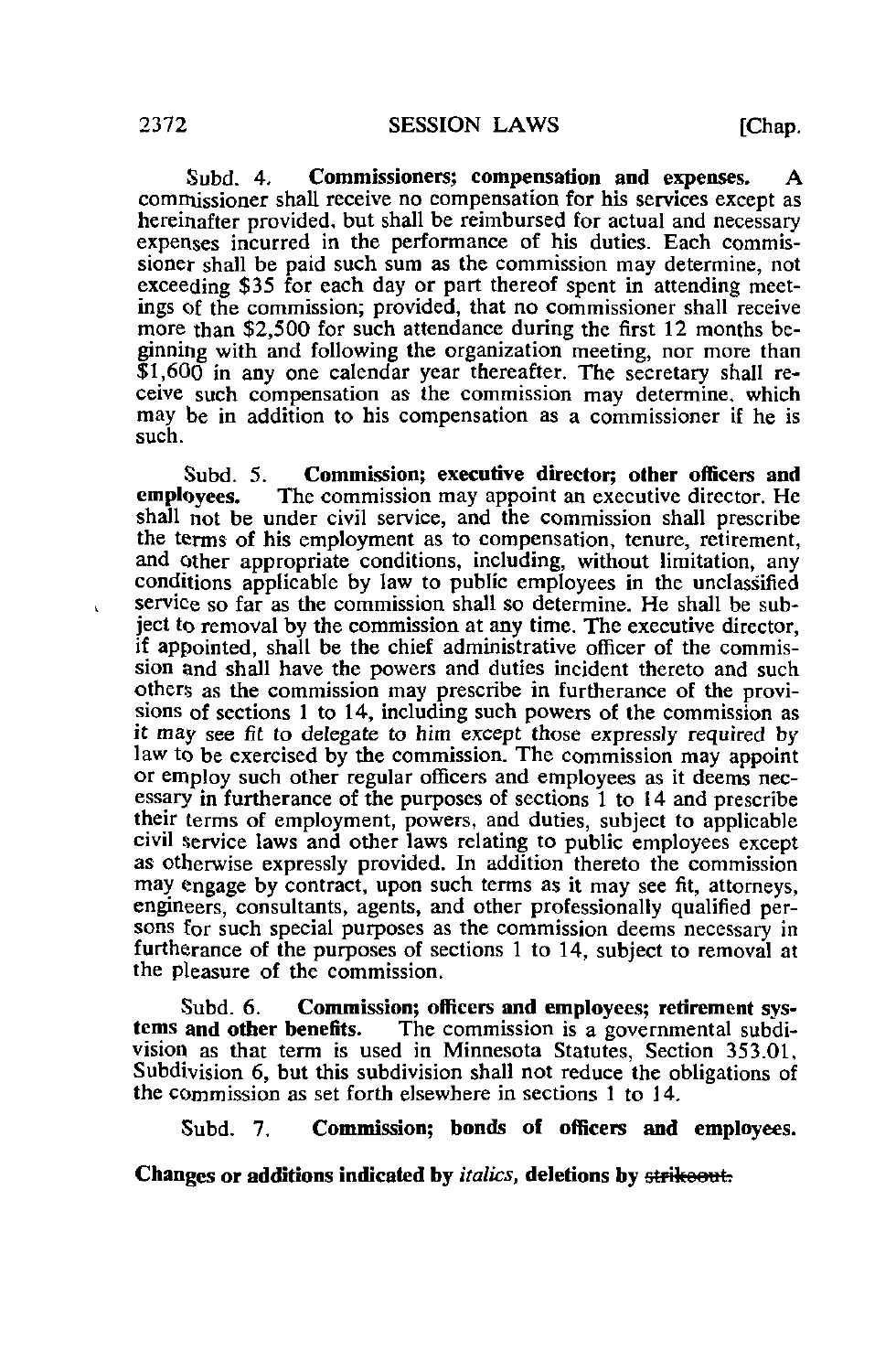The commission may require bonds of any of its officers or employees except the treasurer, conditioned as required by law for the bonds of public officers and with such further provisions as the commission may determine, with corporate surety for which the premiums shall be paid out of the funds of the commission. The state treasurer's bond shall be security for the funds of the commission in his keeping in like manner as for state funds, and any increase of premium for such bond required on account of the commission's funds shall be paid therefrom.

Subd. 8. Commission; legal status; general powers. The transit area, with the commission as its governing body, shall be a public corporation and a political subdivision of the state. All the powers vested and obligations or duties imposed upon the commission and acts of the commission by sections 1 to 14 shall be deemed to be those of the transit area wherever necessary or appropriate, and shall be exercised, performed, and discharged in behalf of the area by the commission in its name as a public corporation and with like force and effect as if done in the name of the area, and for all such purposes, the commission shall have the same status and powers as the area. The chairman and secretary of the commission shall have such powers as are delegated to them by the commission. The commission may sue and be sued and may enter into contracts which may be necessary or proper.

Except as otherwise provided, the commission may, within the transit area, and subject to the prior approval of the St. Cloud area metropolitan planning commission, acquire by purchase, lease, gift, or condemnation proceedings any real or personal property, franchises, easements, or other rights which may be necessary or proper and may acquire real property in such manner for use as terminal facilities, maintenance and garage facilities, ramps, parking areas and other facilities useful for or related to any public transit system. The commission shall have power to acquire by purchase, lease, or gift all or any part of the plant, equipment, shares of stock, property, real, personal, or mixed, rights in property, reserve funds, special funds, franchises, licenses, patents, permits and papers, documents and records belonging to any operator of a public transit system within the area, and to lease property and to transfer or convey by sale or otherwise any property or rights to others, or to exchange the same for other property or rights which are useful for its purposes, and may in connection therewith assume any or all liabilities of any operator of a public transit system. The commission, without limitation, may acquire or construct and equip terminal facilities, maintenance and garage facilities, ramps, transit lanes or rights of way, parking areas and other facilities useful for or related to any public transit system and may hold,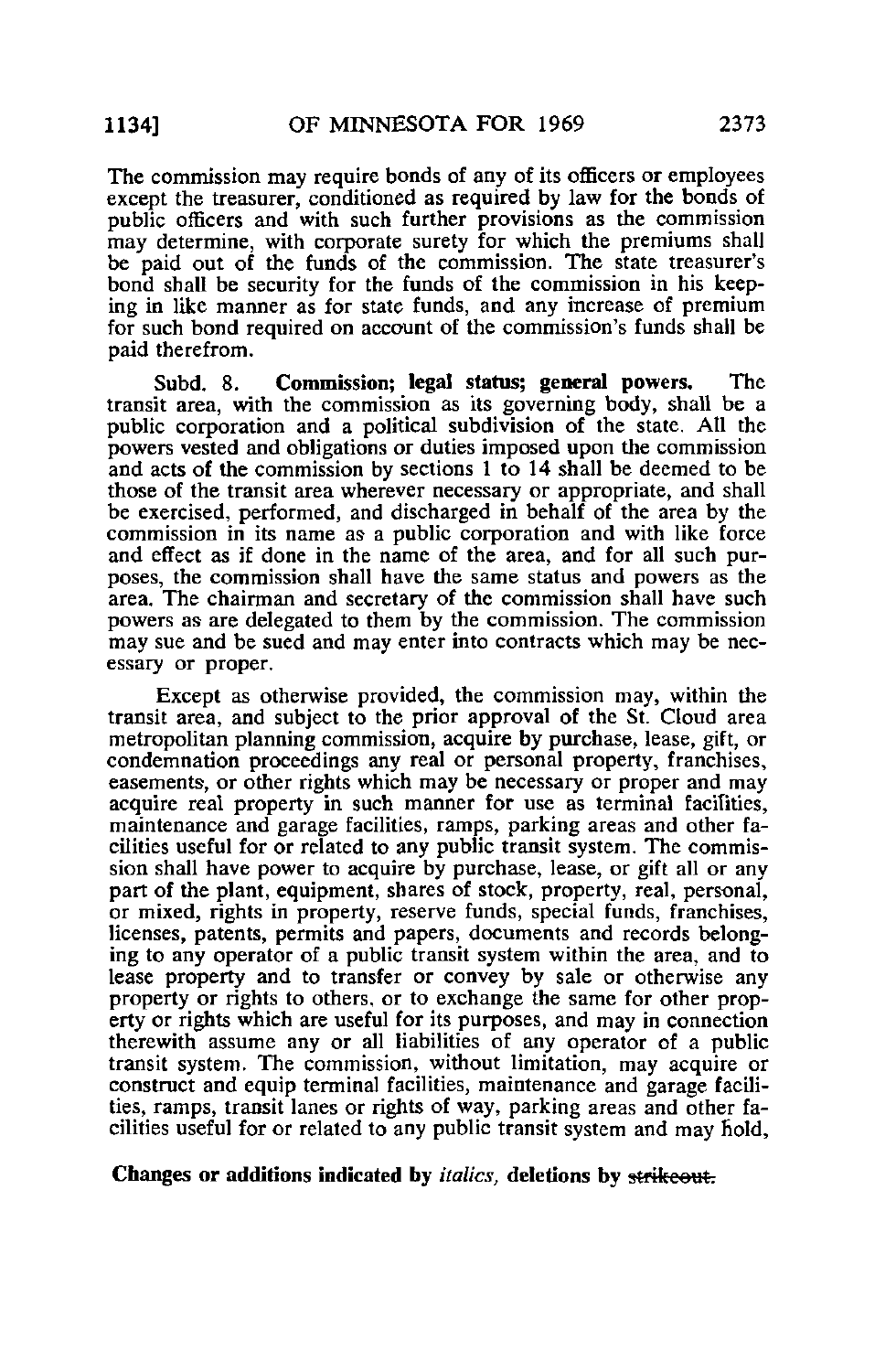use, improve, operate, maintain, lease, sell, or otherwise dispose of any of its property to others and may contract with any operator or other person for the use by any such operator or person of any such property or facilities under its control. The commission shall not acquire any existing public transit system or any part thereof by condemnation. In the determination of the fair value of the existing public transit system, there shall not be included any value attributable to expenditures for improvements by the transit commission.

The commission may accept gifts, grants, or loans of money or other property from the United States, the state, or any person or entity for such purposes, may enter into any agreement required in connection therewith, may comply with any federal or state laws or regulations applicable thereto, and may hold, use, and dispose of such money or property in accordance with the terms of the gift, grant, loan, or agreement relating thereto. The commission may establish an executive committee, a finance committee, and such other committees of its members as it deems necessary or proper in furtherance of the provisions of sections 1 to 14, and may authorize them to exercise in the intervals between commission meetings any powers of the commission except those expressly required by law to be exercised by the commission.

Subd. 9. Management contracts. Notwithstanding any of the other provisions of sections 1 to 14, the commission shall have powers, in lieu of directly operating any public transit system, or any part thereof, to enter into management contracts with any persons, firms, or corporations for the management of said system for such period or periods of time, and under such compensation and other terms and conditions as shall be deemed advisable and proper by the commission and such persons, firms, or corporations.

Such persons, firms, or corporations entering into management contracts with the commission may employ necessary personnel for the operation and maintenance of said system as well as perform consulting and supervisory services for the commission. An incentive fee may be included in any management contract that is negotiated. The employees of any public transit system operated pursuant to the provisions of this subdivision shall, in case of any dispute arising under any existing or new collective bargaining agreement relating to the terms or conditions of their employment, have the right, for the purpose of resolving such dispute, either to engage in a concerted refusal to work or to invoke the processes of final and binding arbitration as provided by Minnesota Statutes, Chapter 572, subject to any applicable provisions of the agreement not inconsistent with law.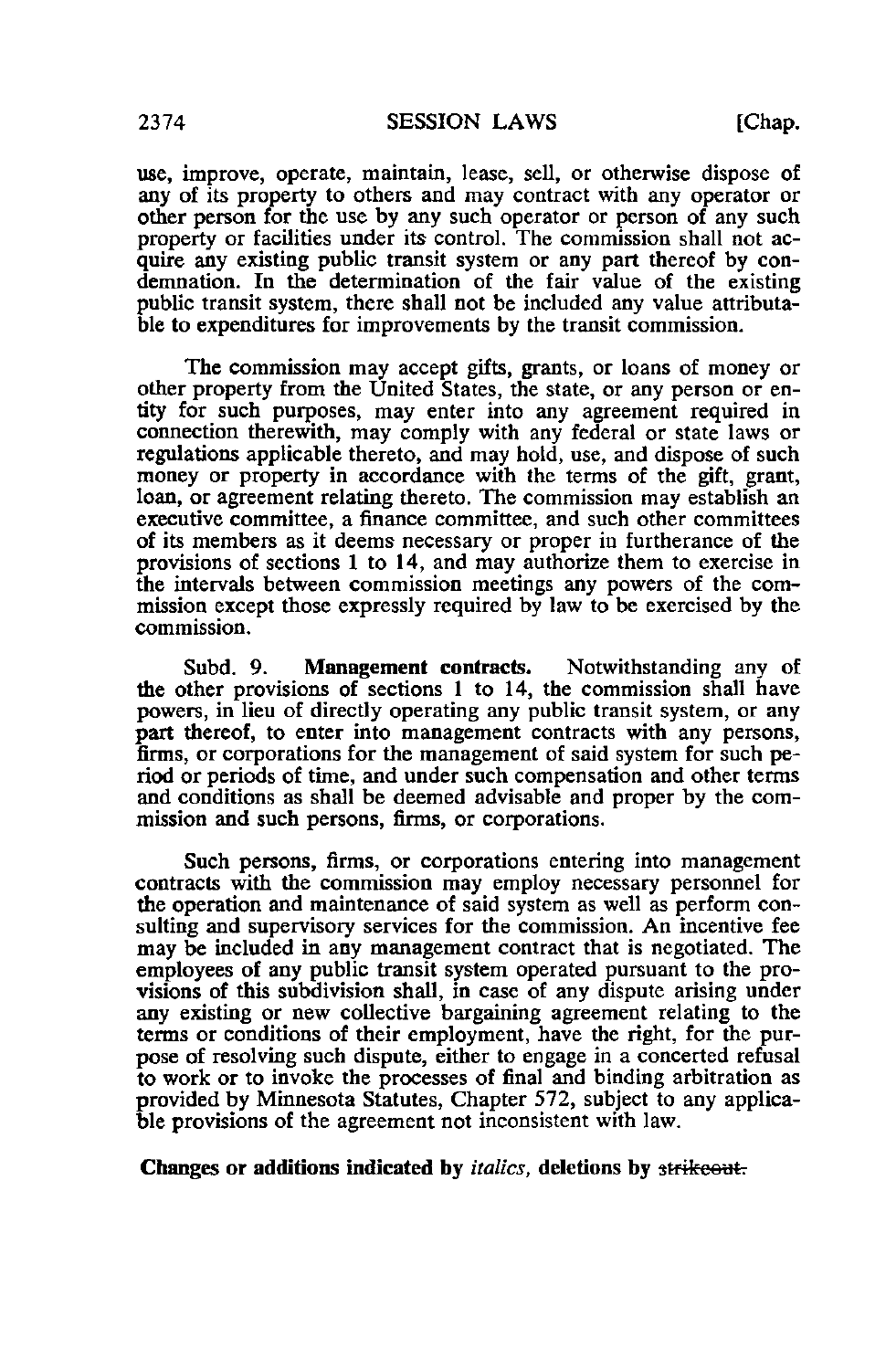Sec. 4. St. Cloud metropolitan transit commission:<br>finances. Subdivision 1. Wheelage tax; classification of motor finances. Subdivision 1. Wheelage tax; classification of motor vehicles. For the purposes of the transit area wheelage tax herein-For the purposes of the transit area wheelage tax hereinafter provided for, all motor vehicles which use public streets or highways within the transit area, which are kept at any place within the area when not in operation, and which are subject by law to annual registration and payment of a state motor vehicle tax are hereby classified, in addition to and without superseding any other classification, as metropolitan transit area motor vehicles, to be known as transit area motor vehicles. Any motor vehicle which is or is to be so kept and so subject at any time during the calendar year or years for which such tax is levied shall be presumed to be within such class and subject to the wheelage tax for such year or years.

Subd. 2. Wheelage tax; levy; purposes. To provide funds for the purposes of sections 1 to 14 the transit commission on or before August 1 in any year shall levy on all transit area motor vehicles a wheelage tax, known as the transit area wheelage tax, in the sum of \$1 per year for any succeeding calendar year or years. Such tax shall be in addition to the state motor vehicle tax and other wheelage taxes, if any, and shall not be subject to any limitations prescribed by law except as herein expressly provided. The wheelage tax shall be deemed to be exclusively for public highway purposes by reason of the reduction through the establishment of the means of mass transit of the size, number, and cost of public highways which are now and must in the future be constructed, operated, and maintained in the transit area, and by reason of the reduction through said means of the traffic congestion and hazards and other harmful conditions on the public highways in the area resulting from lack of adequate provision for public transit therein.

Subd. 3. Wheelage tax; collection by registrar of motor vehicles. The transit area wheelage tax when levied shall be The transit area wheelage tax when levied shall be certified by the commission to the state registrar of motor vehicles not later than August 1 in the year before the calendar year or years for which the tax is levied, and the registrar shall collect such tax with the motor vehicle taxes on the affected vehicles for such year or years. Every owner and every operator of such a motor vehicle shall furnish to the registrar such applications, reports, and other information as the registrar shall prescribe and provide for all forms required therefor. No motor vehicle tax on any such motor vehicle for any such year shall be received or deemed paid unless the wheelage tax is paid therewith. Except as otherwise herein provided, the proceeds of the transit area wheelage tax when collected shall be paid to the treasurer of the commission and credited by him to the funds of the commission.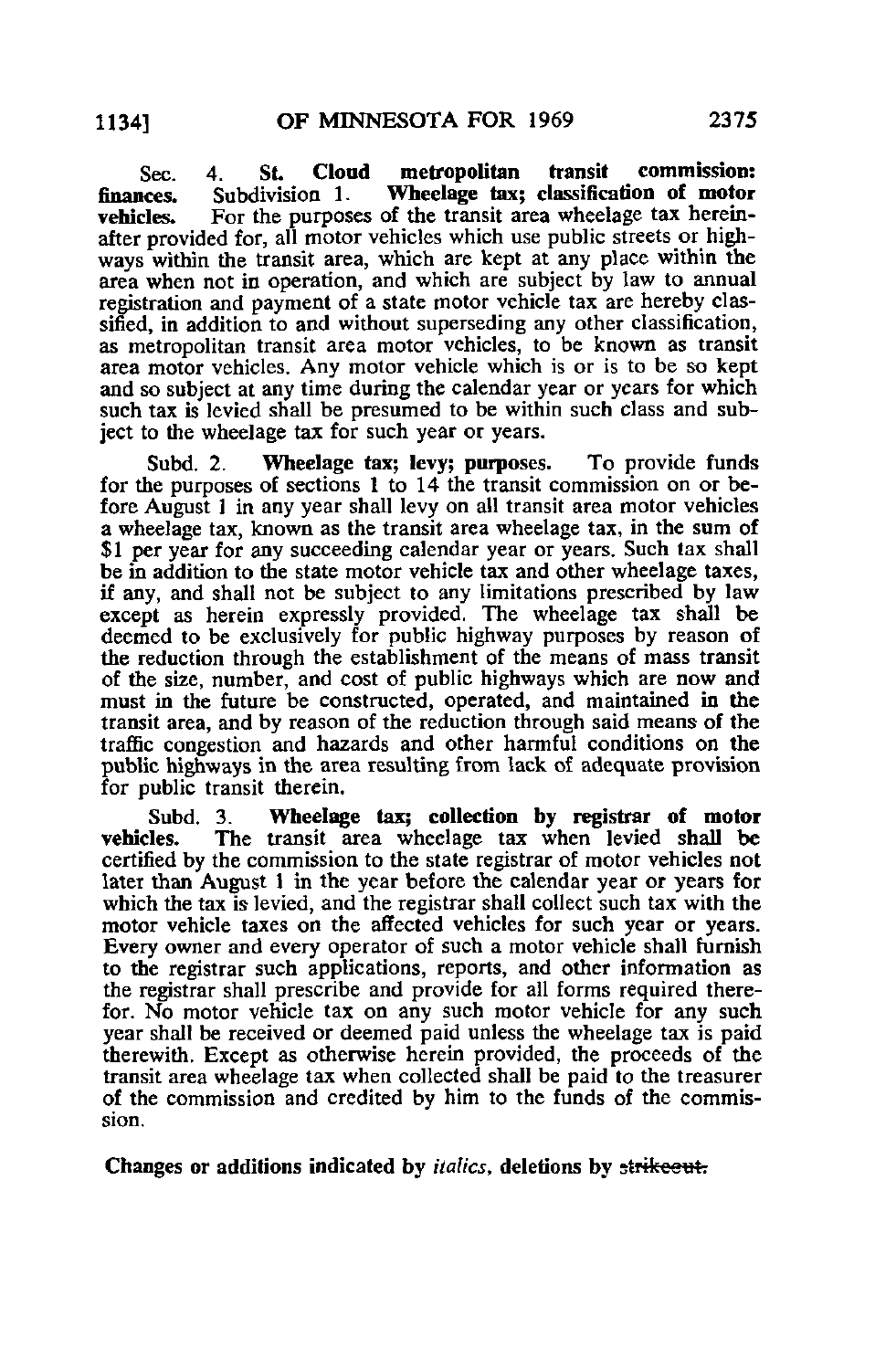Subd. 4. Wheelage tax; costs of collection. Subject to the further provisions of this subdivision, the commission shall pay all costs of collection of the transit area wheelage tax in excess of the costs of collection of the motor vehicle tax, and may provide for advancement of funds therefor so far as necessary. Whenever there are moneys in the transfer of ownership revolving fund under Minnesota Statutes, Section 168.54, in excess of the amounts needed for the purposes therein specified, the registrar may use such excess moneys for costs of collection of the wheelage tax, to be reimbursed by the treasurer out of proceeds of the wheelage tax as soon as received unless such reimbursement has been otherwise provided for by the commission.

Subd. 5. Penalties; application of other laws. Any owner or operator of a transit area motor vehicle who shall wilfully make any false statement in an application, report, or other information required by the registrar of motor vehicles for the purpose of collecting the wheelage tax, or who shall wilfully fail or refuse to furnish any such application, report, or information shall be guilty of a misdemeanor. Except as otherwise herein provided, the collection and payment of the wheelage tax and all matters relating thereto shall be subject to all provisions of law relating to collection and payment of motor vehicle taxes so far as applicable.

Subd. 6. Wheelage tax; use of proceeds. The commission may use not to exceed \$15,000 out of the proceeds of the transit area wheelage tax in any calendar year for administrative expenses of the commission. The remainder of such proceeds may be used for other purposes under the provisions of sections 1 to 14.

Subd. 7. **Commission; borrowing money; certificates of indebtedness.** The commission, if authorized by yote of at least The commission, if authorized by vote of at least two thirds of all its members, may borrow money on such terms as it deems proper, and may issue certificates of indebtedness in anticipation of collection of the wheelage tax upon like procedure and subject to like provisions and limitations as provided by Minnesota Statutes, Section 412.261, and acts amendatory thereof or supplementary thereto.

Sec. 5. Revenue bonds. Subdivision 1. Authority to issue ne-<br>issue: purposes. The commission shall have authority to issue ne-The commission shall have authority to issue negotiable revenue bonds for any one or more of its powers and purposes, including the following: to construct and equip terminal facilities, maintenance and garage facilities, ramps, parking areas, or similar facilities used or useful in connection with a public transit system or part thereof; to acquire, improve, extend, or reconstruct any public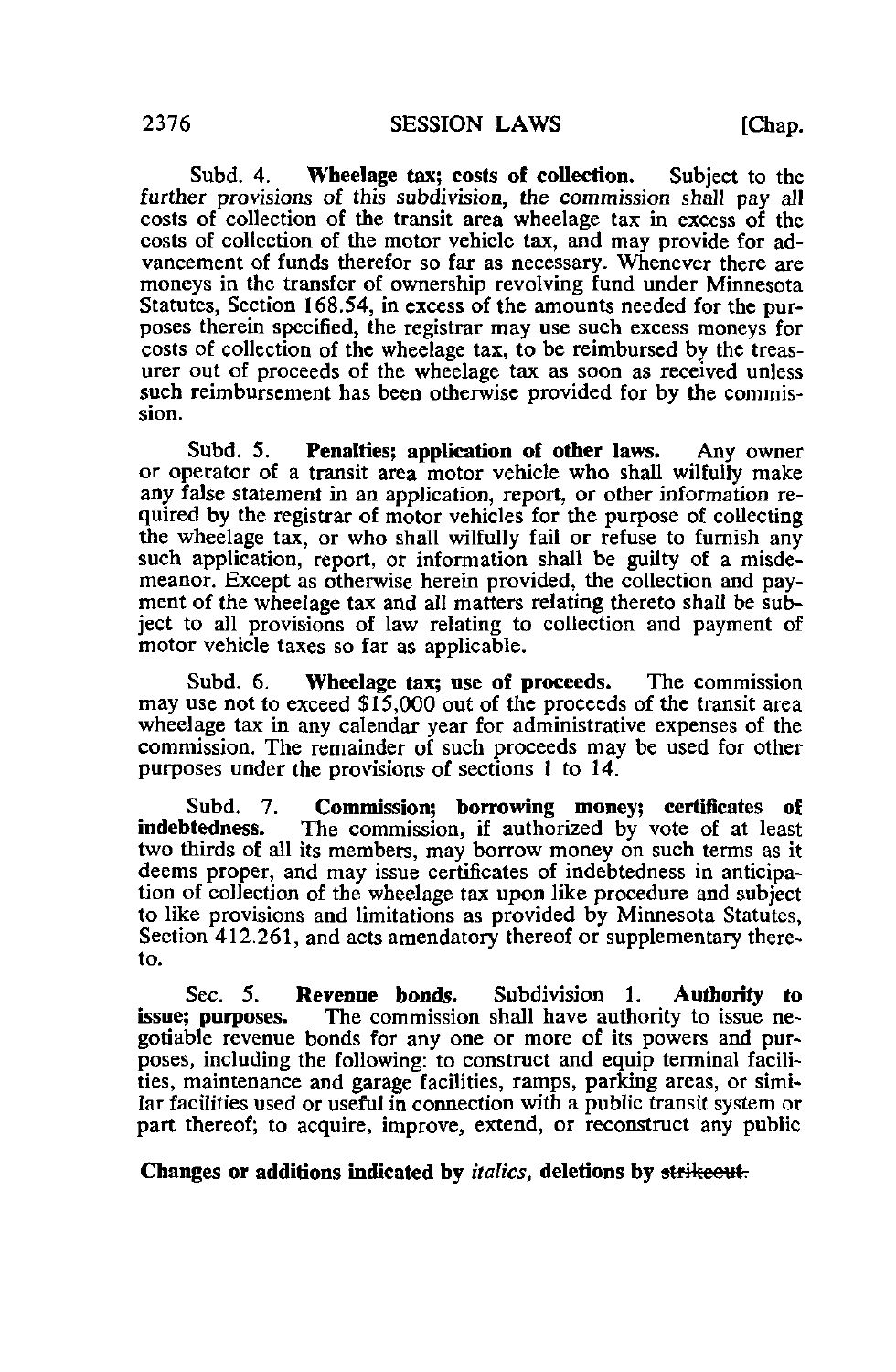transit system or any part thereof; to acquire any property or equipment useful for the construction, reconstruction, extension, improvement, or operation of any public transit system or any part thereof; to acquire any other real or personal property, franchises, easements, transit lanes, rights of way or other rights used or useful in connection with a public transit system or any part thereof; and to refund revenue bonds issued for any such purposes.

Subd. 2. Resolution, terms, sales. Revenue bonds under this section shall be issued in such amounts, times, and series as the commission by resolution shall determine and shall mature within 40 years from their date. No election shall be necessary to authorize the issuance of revenue bonds by the commission. Such revenue bonds may be sold at public or private sale or may be issued in exchange for bonds refunded thereby or property acquisitions or contract obligations funded thereby. Except as otherwise provided by this section, the maturities, any right of prior redemption, execution, paying agency, provision for interest and other terms of the bonds shall be subject to the provisions of Minnesota Statutes, Sections 475.54 to 475.56.

Subd. 3. Revenue bonds. Revenue bonds issued under this section shall not constitute a debt of the state or of any municipal corporation or political subdivision and no ad valorem tax levy may be compelled for their payment except as provided in section 10 where the wheelage tax is held invalid but they shall be payable only from the revenues of the commission pledged by the commission to payment of principal thereof and interest thereon, and they shall so recite. At or before the issuance of revenue bonds, the commission shall pledge and appropriate to the payment of principal and interest the gross or net revenues of the public transit system or some part thereof, and may pledge and appropriate other revenues of the commission, as described and defined in the authorizing resolution.

Subd. 4. Covenants, trust indenture. By the authorizing resolution, the commission may provide covenants for the protection of the bondholders relating to disposition of bond proceeds and revenues; reserves and investment thereof; construction, acquisition, repair, replacement, operation and insurance of the public transit system facilities; accounting and reports; issuance of parity or subordinate lien bonds; rates and charges to be established or maintained; competing public transit systems; and such other covenants as the commission shall find to be usual and reasonably necessary for the protection of transit system revenue bondholders. Among other covenants, the commission is authorized to covenant on behalf of the state that the state will not limit or alter the power and obligation of the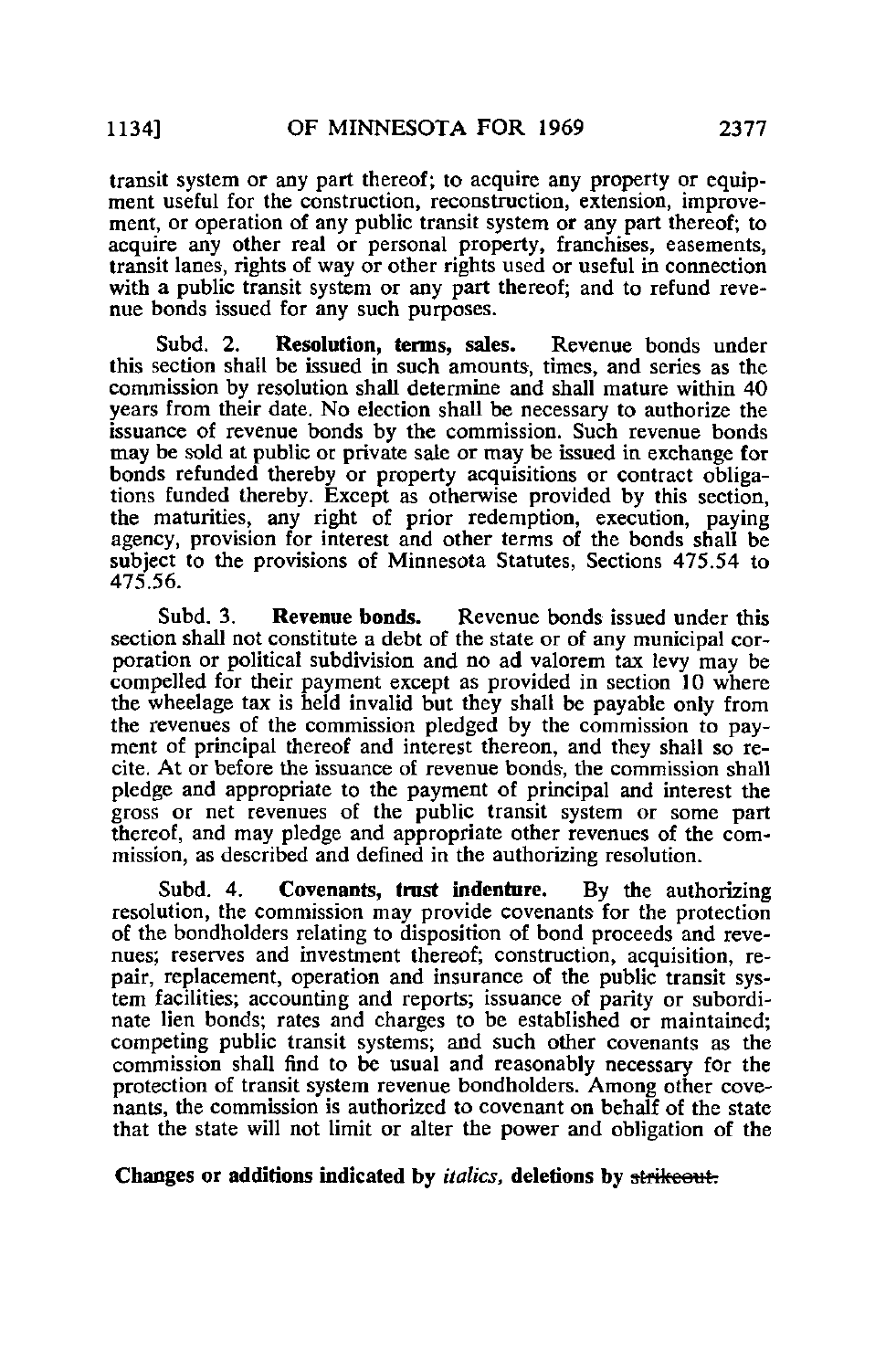commission to establish, increase and collect pledged moneys sufficient to pay expenses of operation and maintenance and provide debt service on the bonds and to covenant on behalf of the state and each municipality or other political subdivision that no franchise, license, or permit shall be granted or renewed for any public transit system or part thereof which would compete with the public transit system or part thereof the revenues of which are pledged. The commission may also define the event or events of default and other requisites for suit by bondholders or their representatives, conditions of bond registration or replacement, and conditions upon which any covenant may be amended. Any terms, covenants, or conditions of revenue bonds to be provided by resolution of the commission may instead be set forth in a trust indenture with a corporation having trust powers appointed by the commission to represent and act for bondholders and to hold and disburse pledged moneys and to perform such other duties as may be provided in the trust indenture, but no such trust indenture shall confer or authorize any mortgage lien on the real or operating properties or general funds of the commission.

Subd. 5. Legal investments. Revenue bonds issued by the commission may be purchased by the state board of investment for any trust fund of the state or other fund administered by such board, and shall be proper for investment of any funds by any savings bank, trust company, insurance company or public or municipal corporation, and may be pledged by any bank or trust company as security for the deposit of public moneys.

Subd. 6. Tax exempt. Revenue bonds of the commission shall be deemed and treated as instrumentalities of a public government agency and as such, together with interest thereon, exempt from taxation.

Sec. 6. Commission; special provisions. Subdivision 1. Condemnation of public property or property of public service corporations. The commission may exercise the right of eminent domain as provided by Minnesota Statutes, Chapter 117, and acts amendatory thereof or supplementary thereto for the purpose of acquiring any land, waters, easements, or other rights or interests therein which it is herein authorized to acquire by condemnation. The fact that any such property is owned by or is in charge of a public agency or a public service corporation organized for a purpose specified in Minnesota Statutes, Section 300.03, or is already devoted to a public use or to use by such a corporation or was acquired therefor by condemnation shall not prevent its acquisition by the commission by condemnation; provided, that in the case of such property in actual public use or in actual use by such a corporation for any pur-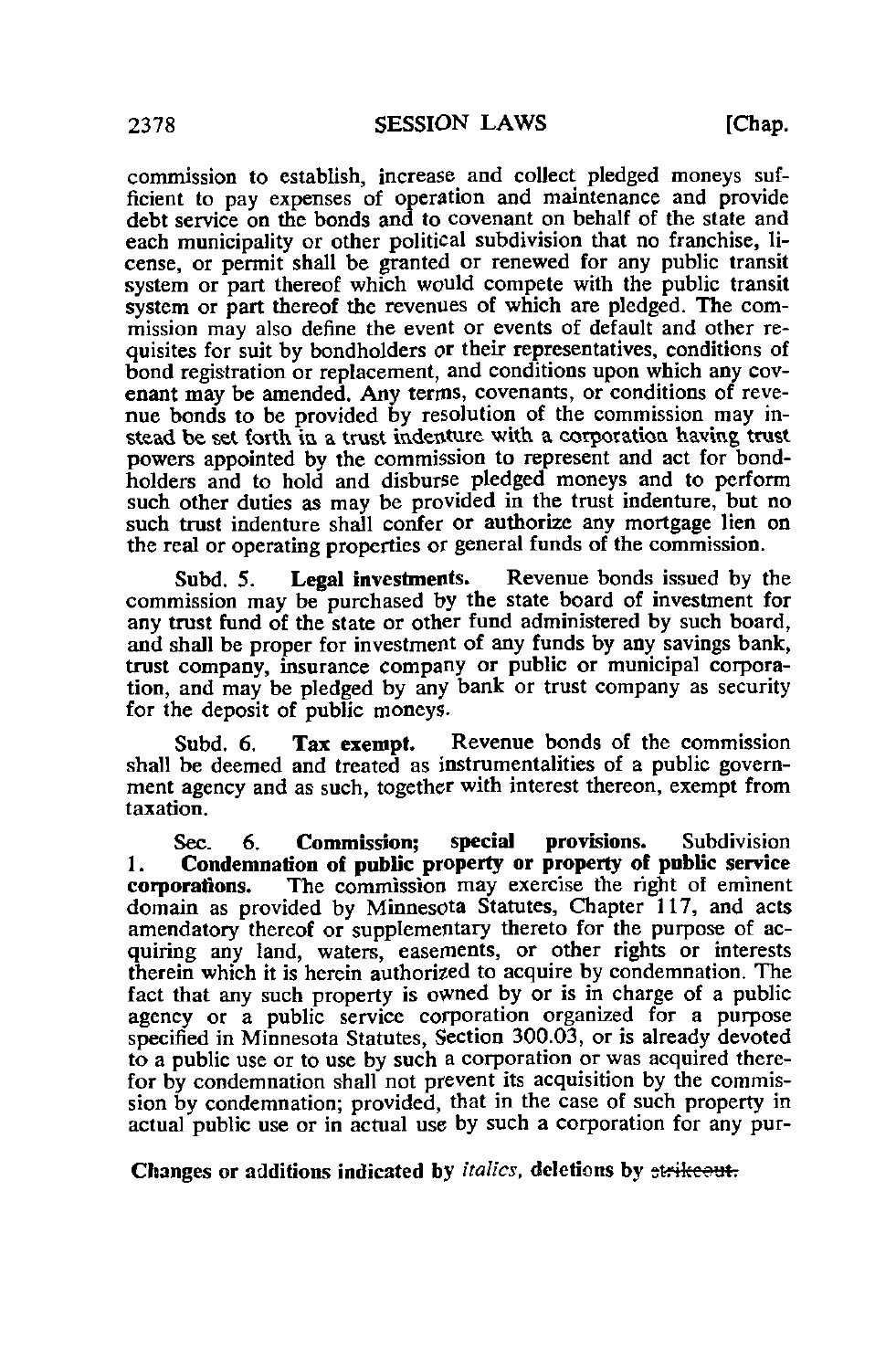pose of interest or benefit to the public, the taking thereof by the commission by condemnation shall not be authorized unless the court shall find and determine that there is greater public necessity for the proposed use by the commission than for the existing use thereof. Except in case of property in actual public use or in actual use by such a public service corporation for a purpose of interest or benefit to the public, the commission may take possession of any property for which condemnation proceedings have been commenced at any time after the filing of the petition describing the property in the proceedings.

Subd. 2. Voluntary transfer of public property to the commission. Any state department or other agency of the state Any state department or other agency of the state government or any county, municipality, or other public agency may sell, lease, grant, transfer, or convey to the commission, with or without consideration, any facilities or any part or parts thereof or any real or personal property or interest therein which may be useful to the commission for any authorized purpose. In any case where the construction of any such facilities has not been completed, the public agency concerned may also transfer, sell, assign, and set over to the commission, with or without consideration, any existing contract for the construction of the facilities.

Subd. 3. Commission; investigation of need for changes in ex-<br>isting systems. Notwithstanding the provisions of any law or mu-Notwithstanding the provisions of any law or municipal charter or ordinance to the contrary, the commission, on its own motion or on petition of any operator, municipality, or other public agency, may investigate the need for changes in existing routes, schedules, and stops in effect in any public transit system now or hereafter operating in the transit area. In conducting such investigation, the commission shall consider recommendations as to the subject matter made by any affected municipality or other public agency, and shall give due consideration to street surfaces, traffic conditions, cost of operations, and the planning programs of such municipalities or agencies. In connection with any such investigation, the commission may hold hearings on any matter under consideration, affording all parties concerned an opportunity to appear and be heard thereat. If upon any such investigation or hearing the commission finds that there is no need for any change in existing conditions or operations, it shall make an order so determining and discontinuing the investigation. If the commission finds that there is need for any such change, it shall proceed as provided in subdivision 4.

Subd. 4. Commission; proceedings for changes before public service commission. If the transit commission, upon investigation If the transit commission, upon investigation or hearing as provided in subdivision 3, finds that any change in routes, schedules, or stops will be in the public interest, the commis-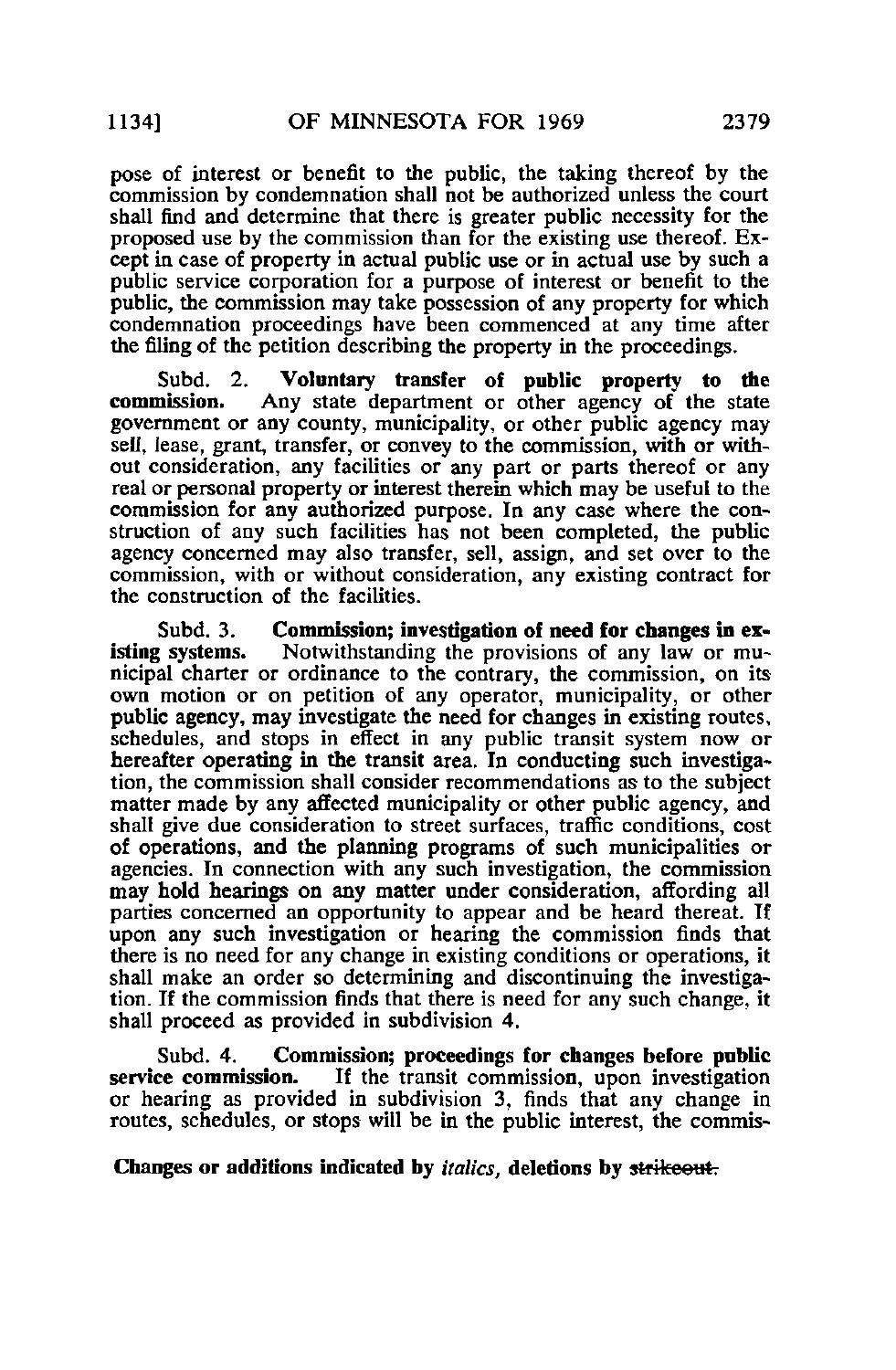sion shall file a petition for the proposed change or changes with the secretary of the public service commission and serve copies thereof on the affected operator and the clerk, secretary, or other recording officer of each municipality and other public agency affected. Upon receiving such a petition, the public service commission shall set a hearing thereon at the earliest convenient date. If any operator, municipality, or other public agency affected is opposed to the petition, it may, within 30 days after the filing and service of the petition, file with the secretary of the public service commission an answer stating the grounds of such opposition and serve a copy thereof on the secretary of the transit commission. If no such answers are so filed and served within such 30 day period, the public service commission shall, upon finding that the change proposed in the petition is in the public interest, order such change. If any answer opposing the petition is received by the public service commission within such 30 day period, it shall hold a hearing and make a determination in the matter as provided by applicable laws and regulations. An appeal from the action of the public service commission in any such matter may be taken as provided by Minnesota Statutes, Sections 216.24 and 216.25 and acts amendatory thereof or supplementary thereto.

Subd. 5. Transit commission; proceedings before public serv-<br>ommission and other authorities. The transit commission may ice commission and other authorities. petition the public service commission for changes in rates of operators of public transit systems serving the transit area. Upon receipt of such petition, the public service commission shall order a hearing and conduct further proceedings thereon as provided by Minnesota Statutes, Section 221.041, and other applicable laws and regulations. The transit commission may appear in behalf of the public interest in any such proceedings or in any other proceeding before the public service commission, the interstate commerce commission, the courts, or other public authorities involving any matter relating to public transit within or affecting the transit area.

Subd. 6. Succession to powers of public service commission. There shall be transferred to and vested in the transit commission all of the powers and functions of the Minnesota public service commission with respect to any public transit system or part thereof which shall have been acquired or constructed by and is owned and operated by or under the authority of the transit commission. Whenever and so long as such public transit system or systems in the aggregate serve in excess of 50 percent of the persons using public transit systems in the area as determined by the public service commission, all of the powers and functions of the public service commission over all public transit systems in the area shall be trans-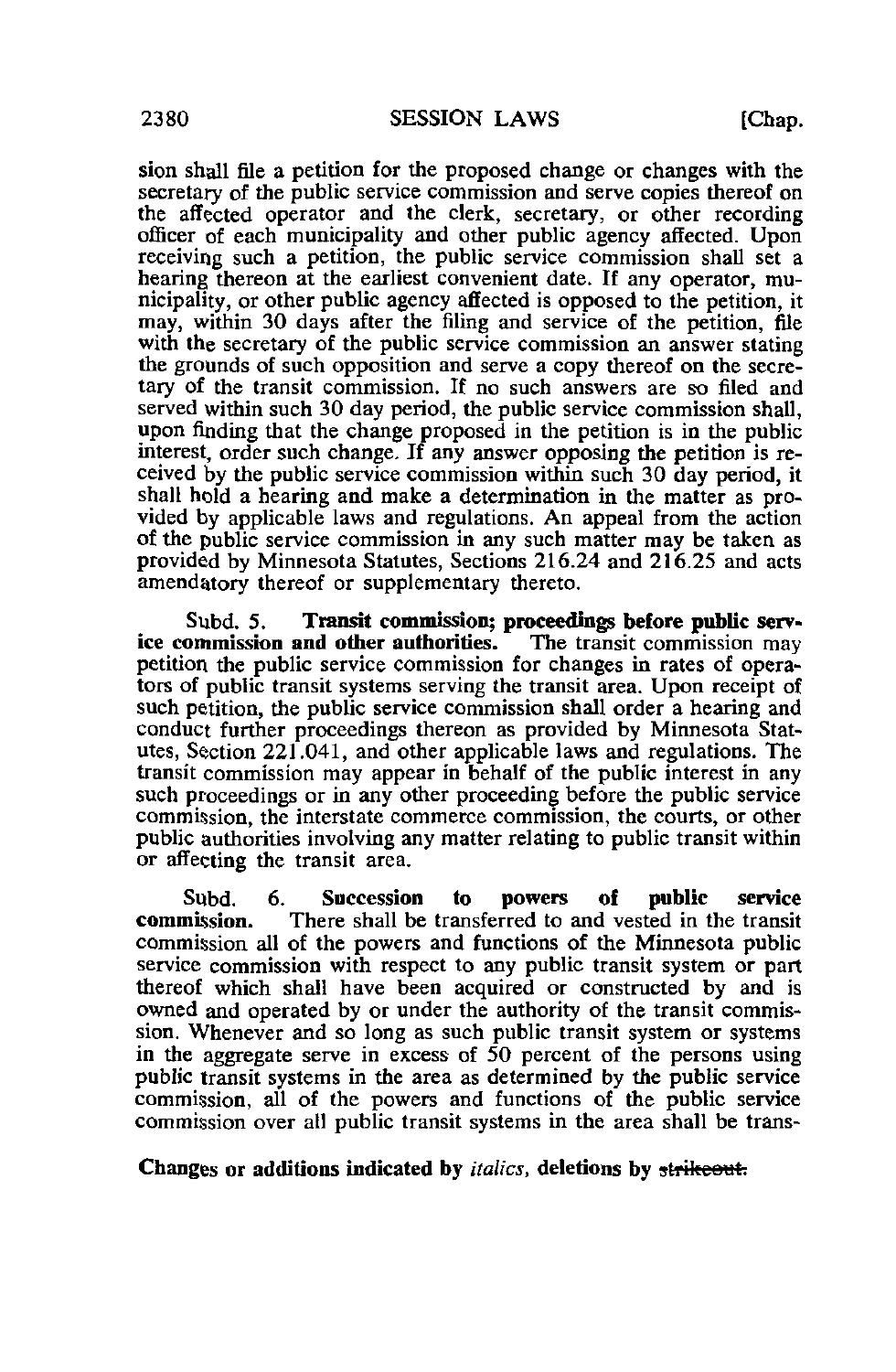ferred to and vested in the transit commission. With respect to a public transit system or any part thereof over which the transit commission shall exercise the powers and functions of the public service commission as hereinbefore provided the exercise of such powers and functions by the transit commission shall be exclusive and the public service commission shall not have authority to exercise such powers and functions with respect thereto. An appeal from any order or decision of the transit commission may be taken by any party aggrieved thereby in like manner and with like effect as provided by law for appeals in corresponding cases from the orders or decisions of the public service commission.

Subd. 7. Relocation of displaced persons. The commission may plan for and assist in the relocation of individuals, families, business concerns, nonprofit organizations, and others displaced by operations of the commission, and may make relocation payments in connection therewith in accordance with federal regulations.

Subd. 8. Commission; insurance. The commission may provide for self insurance or may otherwise provide for the insurance of any of its property, rights, or revenue, workmen's compensation, public liability, or any other risk or hazard arising from its activities, and may provide for insuring any of its officers or employees against any such risk or hazard at the expense of the commission.

Subd. 9. Entry on premises for investigations. The commission may enter in a reasonable manner upon any lands, waters, or premises for the purpose of making any reasonably necessary or proper surveys, soundings, drillings, and examinations. No such entry shall be deemed a trespass, except that the commission shall be liable for any actual and consequential loss, injury, or damage therefrom.

Subd. 10. Inspection of books and papers. The commission or its authorized agents may require the production of accounts, books, records, memoranda, correspondence, and other documents and papers of any operator relating to his or its public transit operations in the transit area, may inspect and copy any thereof at the operator's place of business, and shall have access to and may inspect any of the lands, buildings, facilities, or equipment of any such operator used for such operations.

Subd. 11. Commission; auditor of finances. The commission shall employ a certified public accountant or firm thereof to make an annual audit of the commission's financial accounts and affairs, and copies of the report thereof shall be filed and kept open to public inspection in the offices of the secretary of the commission, the secretary of state, the county auditors of all counties and the clerks,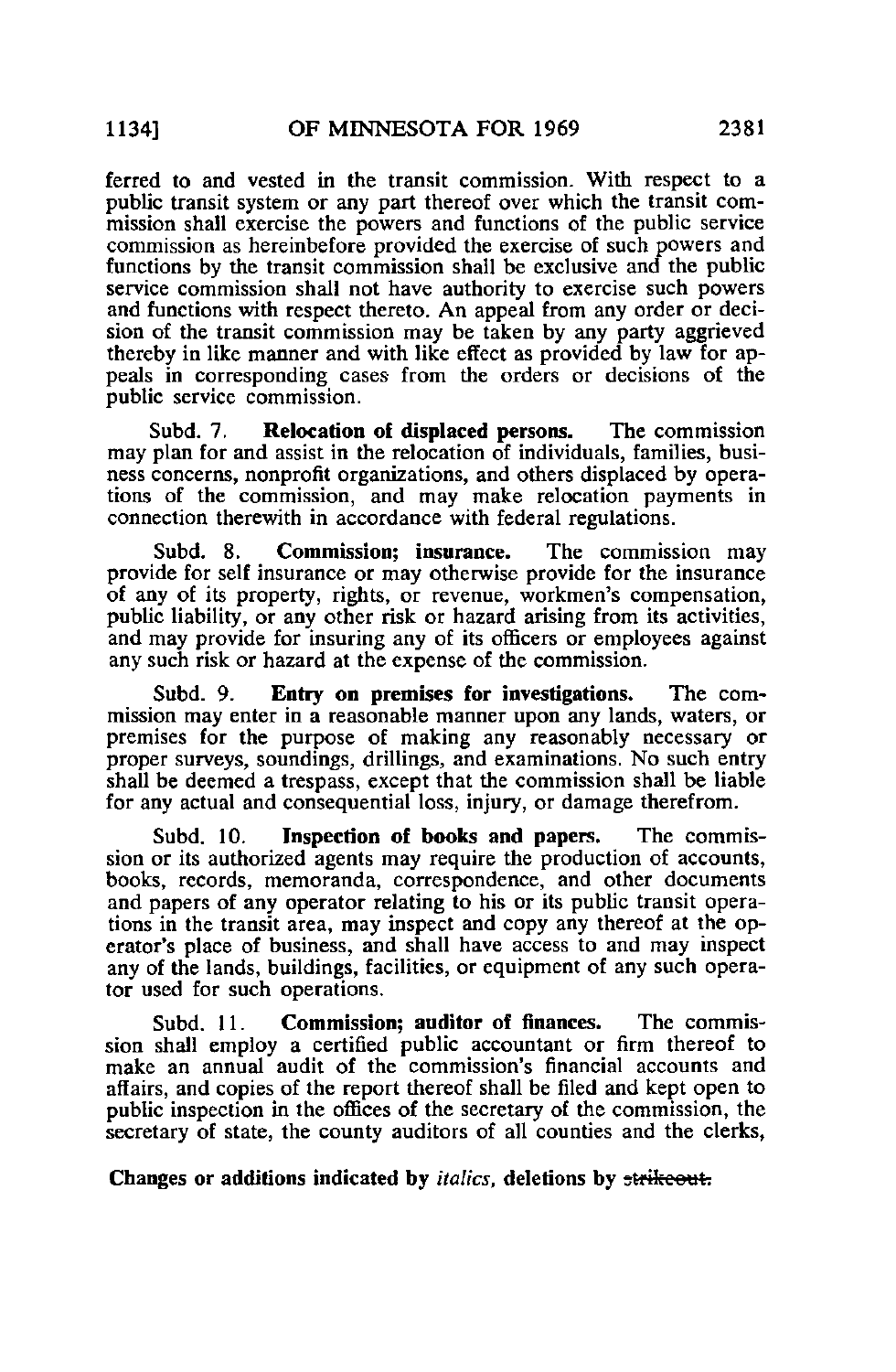secretaries, or other recording officers of all municipalities in the transit area.

Sec. 7. Labor provisions. If the commission acquires an existing transit system, the commission shall assume and observe all existing labor contracts and pension obligations. All employees of such system except executive and administrative officers who are necessary for the operation thereof by the commission shall be transferred to and appointed as employees of the commission for the purposes of the transit system, subject to all the rights and benefits of sections 1 to 14. Such employees shall be given seniority credit and sick leave, vacation, insurance, and pension credits in accordance with the records or labor agreements from the acquired transit system. The commission shall assume the obligations of any transit system acquired by it with regard to wages, salaries, hours, working conditions, sick leave, health and welfare and pension or retirement provisions for employees. The commission and the employees, through their representatives for collective bargaining purposes, shall take whatever action may be necessary to have pension trust funds presently under the joint control of the acquired transportation system and the participating employees through their representatives transferred to the trust fund to be established, maintained and administered jointly by the commission and the participating employees through their representatives. No employee of any acquired transportation system who is transferred to a position with the commission shall by reason of such transfer be placed in any worse position with respect to workmen's compensation, pension, seniority, wages, sick leave, vacation, health and welfare insurance or any other benefits than he enjoyed as an employee of such acquired transportation system.

Sec. 8. Commission; annual reports. The commission on or before November 30, 1969, and annually thereafter, shall prepare a report for the preceding fiscal year, also, so far as practicable, for the further time up to the preparation of the report, containing, in addition to such other matters as the commission may deem proper, the following:

(a) the activities of the commission during the period covered by the report;

(b) the financial condition of public transit systems under the control of the commission;

(c) a complete financial accounting of moneys received and spent by the commission during the fiscal year;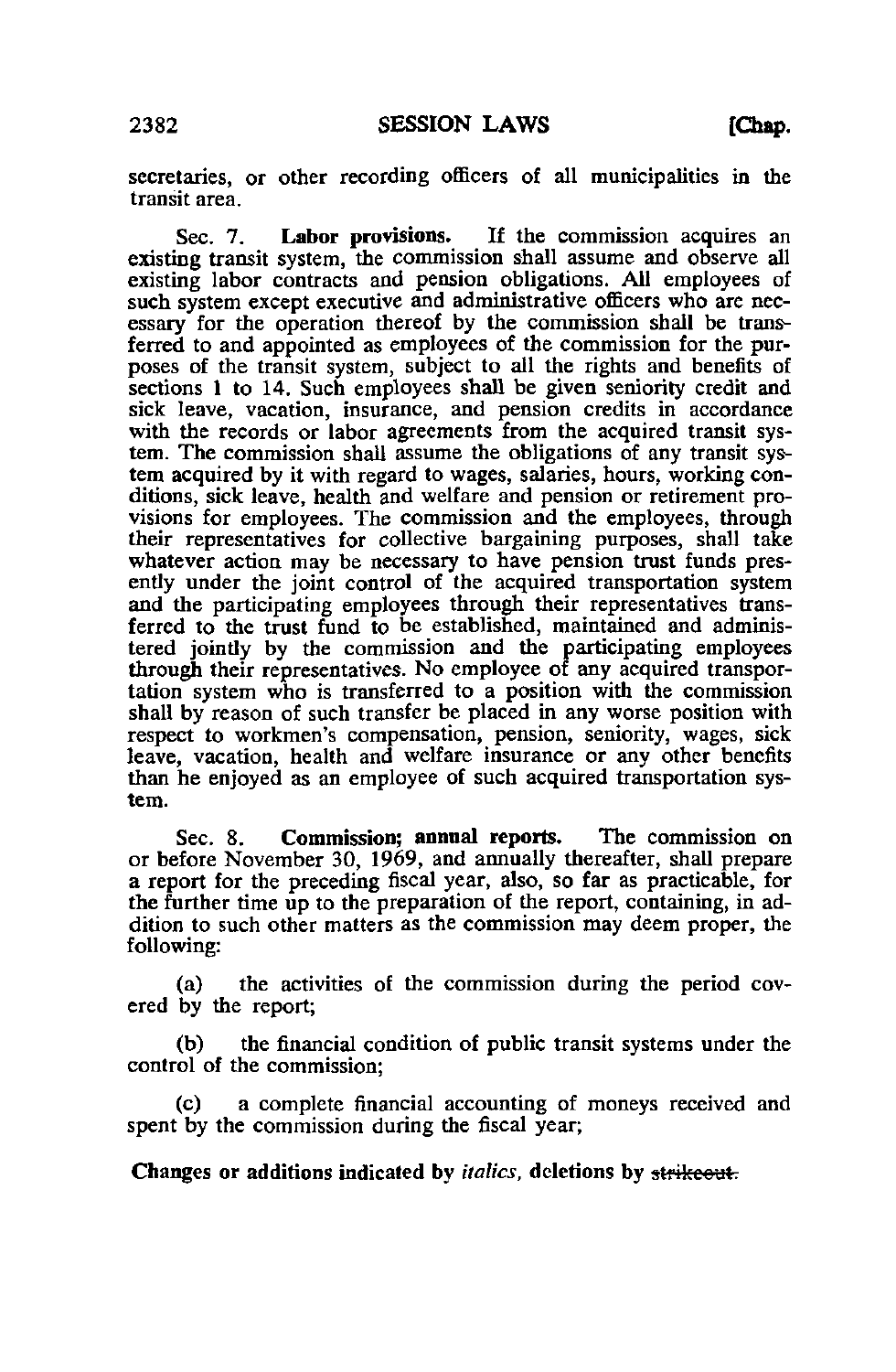(d) recommendations for improvements of or additions to the mass transit facilities of the area to provide adequate, speedy, and ef-

ficient means of transporting people therein;

(e) recommendations for any needed legislation in furtherance of the aforesaid purposes.

Each report shall be filed with the secretary of the commission and a copy shall be filed with the secretary of state. Copies shall also be submitted to the legislature at the opening of each regular session after July 1, 1969, and shall be distributed annually to the governor and to each member of the legislature, county commission, and elected chief executive of each municipality in the transit area.

Sec. 9. Commission; exemption from taxation. Notwithstanding any other provision of law to the contrary, the properties, moneys, and other assets of the commission, all revenues or other income of the commission, and all bonds, certificates of indebtedness, or other obligations issued by the commission, and the interest thereon, shall be exempt from all taxation, licenses, fees, or charges of any kind imposed by the state or by any county, municipality, political subdivision, taxing district, or other public agency or body of the state.

Sec. 10. Property tax in lieu of wheelage tax if insufficient or<br>invalidated. In case the provisions of sections 1 to 14 for levy or In case the provisions of sections 1 to 14 for levy or collection of the transit area wheelage tax shall be insufficient to meet an operating deficit or held invalid by the final decision of a court of competent jurisdiction so as to make such tax uncollectible, the commission shall, in lieu thereof, and subject to the further provisions hereof, annually levy a direct tax on all the taxable property in the transit area at a rate sufficient to produce an amount equivalent to the deficit or the amount that would have been produced by the wheelage tax, or so much thereof as may be necessary for the purposes of sections 1 to 14, other than the payment of principal and interest due on any revenue bonds issued pursuant to section 5. Such latter amount shall be determined by the commission on the basis of estimates furnished by the registrar of motor vehicles as to the number of transit area motor vehicles in the year for which the property tax is levied. Property taxes levied under this section shall be certified by the commission to the county auditors of the transit area, extended, assessed, and collected in like manner as provided by law for the regular property taxes levied by the governing bodies of cities or villages. The proceeds of the taxes levied under this section shall be remitted by the respective county treasurers to the treasurer of the commission, who shall credit the same to the funds of the commission for use for the purposes of sections 1 to 14 in like manner as if derived from the pro-